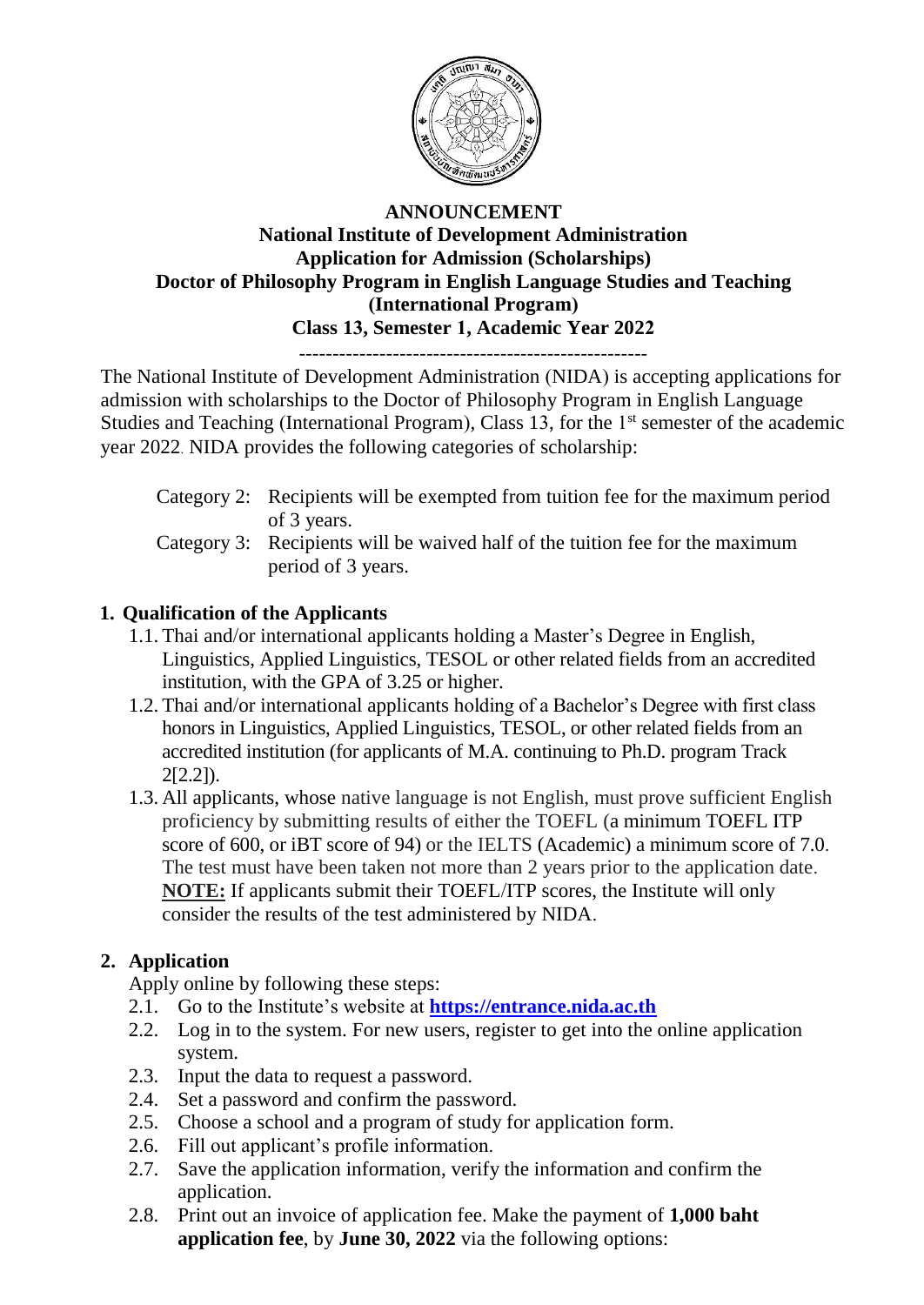- Pay at any branches of Bangkok Bank Public Company Limited;
- Pay at any Counter Service Centers (7-eleven stores); or
- Pay via SWIFT payment
	- **Bank name**: Bangkok Bank Public Company **SWIFT Code**: BKKBTHBK

**Account Name**: NIDA Master's Degree School of Language and Communication

- **Account Number**: 9440013770
- 2.9. Applicants are required to attach evidence of payment to their application documents.
- 2.10. Upload the required documents onto the Attached Files System or send the documents by e-mail to **applynida-w@nida.ac.th**, or by regular mail to: the Educational Service Division, The National Institute of Development Administration, 148 Serithai Road, Klongchan, Bangkapi, Bangkok 10240, Tel. 0-2727-3365-77 by **June 30, 2022**. Please note in the subject or on the envelope "Application documents for Ph.D. Program in English Language Studies and Teaching (International Program)."

## **Notes:**

- 1) The paid application fee is non-refundable.
- 2) The submitted documents will not be returned.
- 3) If applicants are unable to complete the documentation and payment process by **June 30, 2022,** the application will be considered invalid and the applicants will not be eligible for any examinations for admission.
- 4) The examination application is complete when the Institute verifies the application documents and payment made within the prescribed time. Applicants can check their application status 2 days after the payment has been made at **[https://entrance.nida.ac.th](https://entrance.nida.ac.th/)**

## **3. Required Documents**

- 3.1.Completed application form
- 3.2. Statement of purpose written in English
- 3.3. Two letters of recommendation
- 3.4.Curriculum Vitae (CV)
- 3.5. Two (1 inch) photos taken not more than 6 months prior to the application date
- 3.6. For Thai applicants: a copy of ID card and a copy of household registration For non-Thai applicants: a copy of passport.
- 3.7. A copy of bachelor's and master's degree certificates (one for each)
- 3.8. A copy of bachelor's and master's degree transcripts (one for each)
- 3.9. A copy of proof for a minimum TOEFL or IELTS as specified by NIDA's English language proficiency requirements.

**Note:** Applicants must submit all required documents before the interview date; otherwise, the application will be considered incomplete and will be voided. The student status will be automatically terminated, or subject to NIDA council's discretion.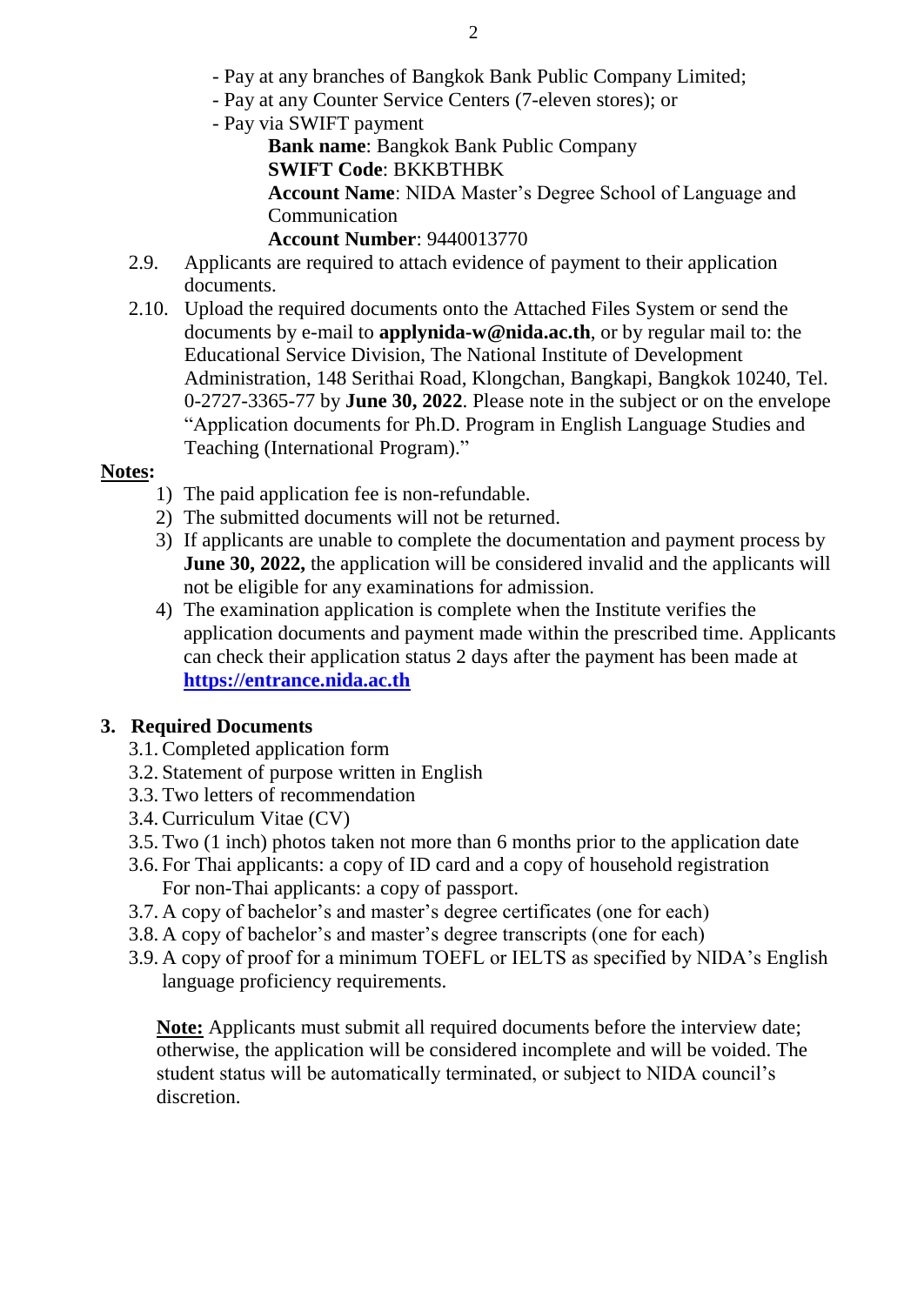**For applicants who graduated from institutions outside Thailand, the following documents are required:**

- 3.10 A Letter of Confirmation on Standard Curriculum for the Master's/Bachelor's Degree, which can be obtained by submitting a request along with a copy of a complete transcript directly to the Bureau of Standards and Evaluation at the Commission on Higher Education in Bangkok, Thailand (Contact the Educational Service Division for more information)
	- 3.11 An Official Letter of Certification for their Master's/Bachelor's Degree with their University Council's approval as well as a complete transcript with the specified date of graduation. This can be sent directly to an email address: **[applynida-w@nida.ac.th.](mailto:applynida-w@nida.ac.th) Please specify in the email subject "Application for Admission to Doctor of Philosophy Program in English Language Studies and Teaching (International Program)."**

**NIDA reserves the right to examine documents and eligibility of an applicant at any time. If applicants are later found ineligible for admission after the acceptance has been given, the announcement of acceptance shall be considered null and void.**

## **4. Selection Procedure**

- 4.1 Interviewed (in-person or online)
- 4.2 English written examination
- 4.3 The committee will evaluate applicants based on the following criteria:
	- 1) English proficiency
	- 2) Perspectives, concepts, attitudes and visions relating to English language studies and teaching
	- 3) Educational and research background, work experience and current job responsibilities
	- 4) Critical and logical thinking
	- 5) Personality
	- 6) Opportunities for career advancement
- 4.4 Scholarships are awarded to the most qualified applicants only and in accordance with the availability of funds. Any decisions regarding the awarding of scholarships and admission of students are subject to the discretion of the selection committee. The criteria applied in making these decisions are to be in accordance with official NIDA regulation on educational scholarship. Students that have been selected for admission without being offered a scholarship may still register as regular fee-paying students.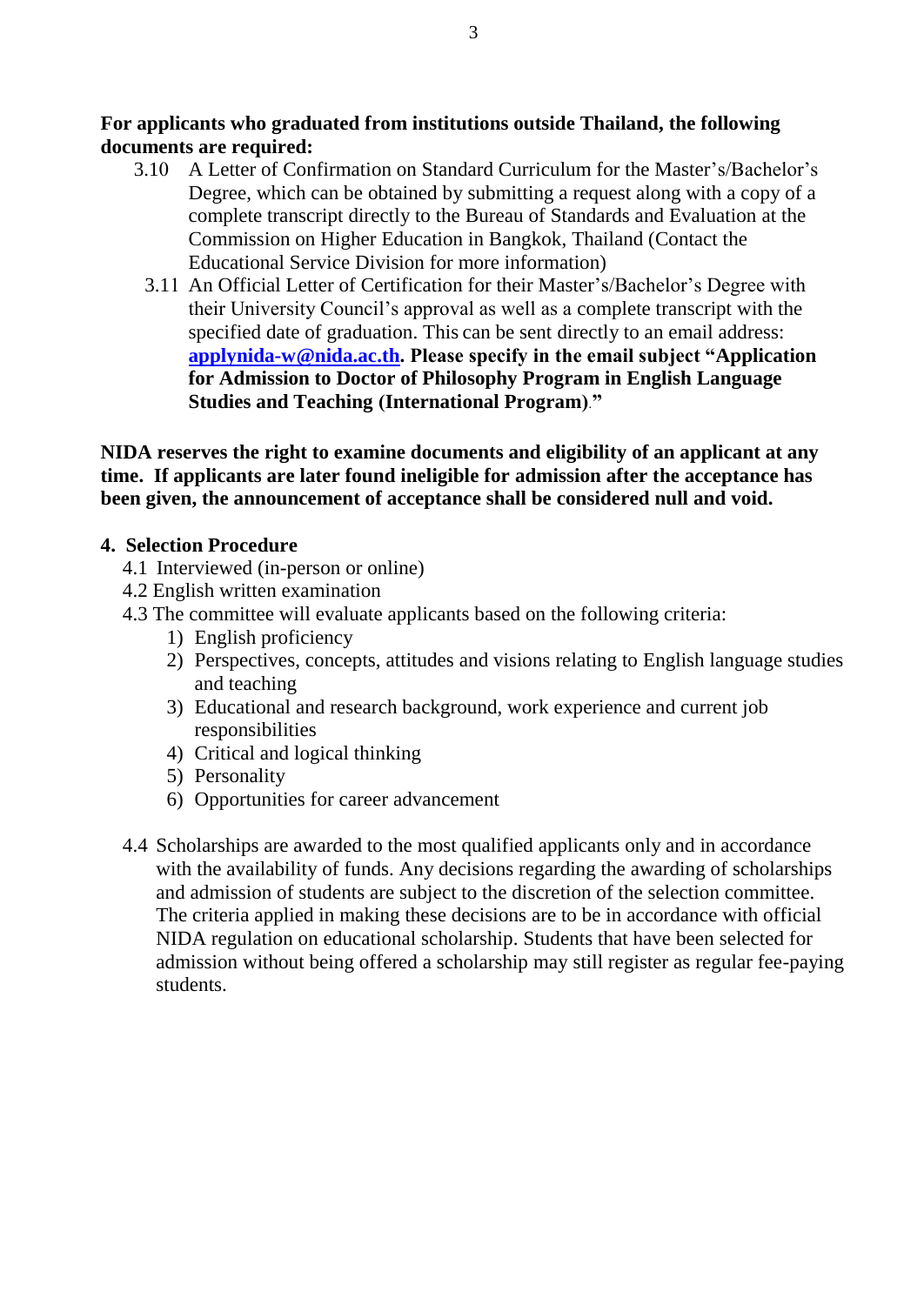## **5. Admission Schedule**

| <b>Activity</b>                      | Date                          |
|--------------------------------------|-------------------------------|
| Application open                     | Now-June 30, 2022             |
| Announcement of applicants eligible  | July 7, 2022                  |
| for the interview                    |                               |
| Date and time for the interview      | July 11, 2022                 |
| Announcement of the interview result | July 20, 2022                 |
| <b>Registration for courses</b>      | between July $25-27$ , $2022$ |
| Registration fees payment            | between July $25-29$ , 2022   |
| Commencement date                    | <b>August 8, 2022</b>         |

## **6. General Rules for Scholarship Acquisition, Scholarship Suspension and Scholarship Reimbursement**

- 6.1 The recipients of Categories 2 and 3 education promotion scholarships must obtain a minimum GPA of 3.30 in each semester. If they receive a GPA below the specified threshold in any semester, they will not be eligible for the scholarship.
- 6.2 Scholarship recipients will no longer be eligible for the scholarship if they are later found requesting to resign or ceasing to be students and are unable to graduate as specified in the regulations of NIDA on graduate studies, and all scholarship funds received must be returned to the institution.
- 6.3 In the event that the scholarship recipient has to re-register for a particular course, he or she will not be exempted from the tuition fees in the re-enrolled course.
- 6.4 The scholarship recipient must work for the faculty or the institute for at least 6 hours per week.
- 6.5 The recipient of this scholarship does not have the right to apply for any other grant from the institution except for thesis publication from the National Budget.

**NOTE:** Scholarship recipients must follow the regulations of the Announcement of the National Institute of Development Administration on qualifications, criteria and conditions for education promotion scholarships.

## **7. Further Inquiries**

- 7.1 The Graduate School of Language and Communication Tel. +666 1775 6026 E-mail rumpung.m@hotmail.com Website: [http://lc.nida.ac.th](http://lc.nida.ac.th/)
- 7.2 Educational Service Division Tel. +668 2632 9090

 E-mail: applynida-w@nida.ac.th Website: http://edserv.nida.ac.th